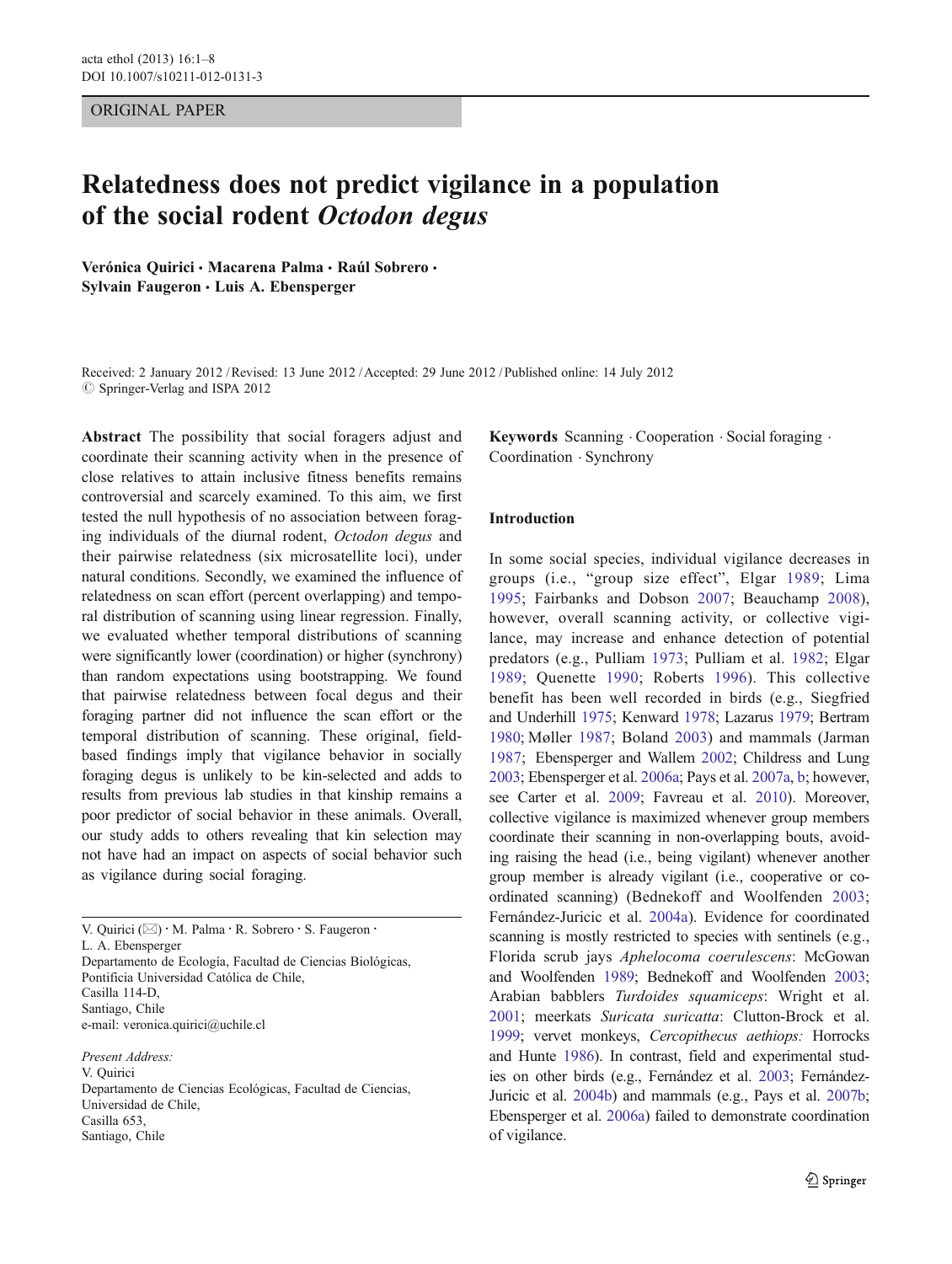A requirement of coordinated scanning is that individuals monitor not only the presence but also the scanning activity of group mates (Lima 1995; Beauchamp 2002). However, monitoring group mates' scanning could be costly and prone to cheating (Ward 1985; Bednekoff and Lima 1998; Rodríguez-Gironés and Vásquez 2002), something that introduces a problem to reciprocity-based mechanisms (Dugatkin 1997). Thus, an alternative mechanism to cooperation through coordination of scanning activity may rely on kin selection, i.e., scanning coordination has been favored whenever individuals forage in the presence of close relatives.

An examination of the idea that coordinated scanning provides individuals with indirect benefits through kin selection (Hamilton 1964) remains controversial. We are aware of four field studies documenting how scan effort changes with relatedness within social groups, and these studies have provided mixed results. On the one hand, relatedness within social groups of Arabian babblers (Wright et al. 1999) and meerkats (Clutton-Brock et al. 1999) does not influence sentinel effort. Likewise, scan effort does not vary between Columbian ground squirrels (Urocitellus columbianus) with and without nearby kin (Fairbanks and Dobson 2010). In contrast, breeding Siberian jays (Perisoreus infaustus) spend more time vigilant while foraging with retained young (mature offspring that remain with the parents to help raise siblings) than in the presence of non-related flock members (Griesser 2003). Thus, evidence for scanning coordination is rare and restricted mostly to social species with sentinel behavior. Most studies aimed to examine how sentinel or scanning effort is influenced by relatedness failed to record an affect. However, the relation between coordination of scanning and relatedness has not been addressed directly. Herein, we examine this critical aspect of collective vigilance in a natural population of degus, a social and diurnally foraging rodent.

Degus (Octodon degus) are diurnal, small- to mediumsized rodents (Woods and Boraker 1975) that inhabit underground burrow systems in the semi-arid environment of central and northern Chile (Yáñez 1976; Meserve et al. 1984). When active above ground, degus forage solitarily or in small groups (mean=2 individuals, range= $1-10$ ), and foraging and vigilance take about 78 % of total activity time (Ebensperger and Hurtado 2005). A previous field study recorded degus to increase their collective vigilance when foraging socially but failed to record evidence of scan coordination (Ebensperger et al. 2006a). However, individual and collective levels of vigilance recorded were highly variable (Ebensperger et al. 2006a), implying that factors other than group size may explain some of this variation.

Whether genetic relatedness influences social behavior in degus remains unclear. On the one hand, degu social groups (i.e., the number of adults communally nesting; Hayes et al. 2009) include related and unrelated members (Ebensperger et al. 2004; Quirici et al. 2011a), and laboratory studies support that degus use odor similarity to recognize and discriminate kin from non-kin (Jesseau et al. 2009; Villavicencio et al. 2009). Other lab studies, however, report no evidence that these rodents discriminate or adjust their behavior based on kinship (Ebensperger 2006b, Ebensperger et al. 2007), including vigilance (Quirici et al. 2008). However, these differences may be reconciled whenever the influence of kinship on social behavior of degus is context-dependent. For instance, it could be that monitoring group mates' scanning by captive subjects is scarcely beneficial compared with free-living subjects exposed to predator attacks.

In this study, we examined how relatedness influences degu behavior under natural conditions. Given that kin association is required for kin selection to operate (Hamilton 1964; Chesser 1991), we first tested the null hypothesis of no association between foraging degus and their pairwise relatedness using molecular markers. Secondly, we examined the influence of relatedness on scan effort (percent overlapping) and temporal distribution of scanning using linear regression. Finally, we evaluated whether temporal distribution of scanning was significantly lower (coordination) or higher (synchrony) than random expectations using bootstrapping approaches. Overall, we predicted that degus would be more likely to coordinate their scanning whenever they forage with other related as opposed to unrelated degus.

# Materials and methods

Study site, trapping, and animal identity

Study was conducted during April–May (Austral Autumn) of 2008 at the Estación Experimental Rinconada de Maipú (33°23′S, 70°31′W, altitude 495 m), a field station of the Universidad de Chile. The study site is characterized by a Mediterranean climate with warm, dry summers (December– March) and cold wet winters (June–September) (Yáñez 1976; Meserve et al. 1984). The site consisted of open areas with scattered shrubs (Proustia pungens, Acacia caven, and Baccharis spp.) and annual grasses and forbs (Ebensperger and Hurtado 2005).

We trapped *O. degus* using a combination of Tomahawk (model 201, 14×14×40 cm, Tomahawk, Wisconsin, USA, 300 traps) and locally produced metal live-traps  $(30 \times 10 \times$ 9.5 cm, similar to Sherman traps, 300 traps), all baited with rolled oats. We set traps in burrow system entrances during 19 days from April 21 to May 11, at about 07:00AM, prior to the emergence of adults. After 1.5 h, all traps were closed, and individual identity, sex, and body mass (grams) were recorded for every animal caught. Following similar field studies on social rodents (Verdolin 2007), adult aged degus (>6 months of age) were marked with unique stripe and dot combinations using Lady Clairol® black hair dye for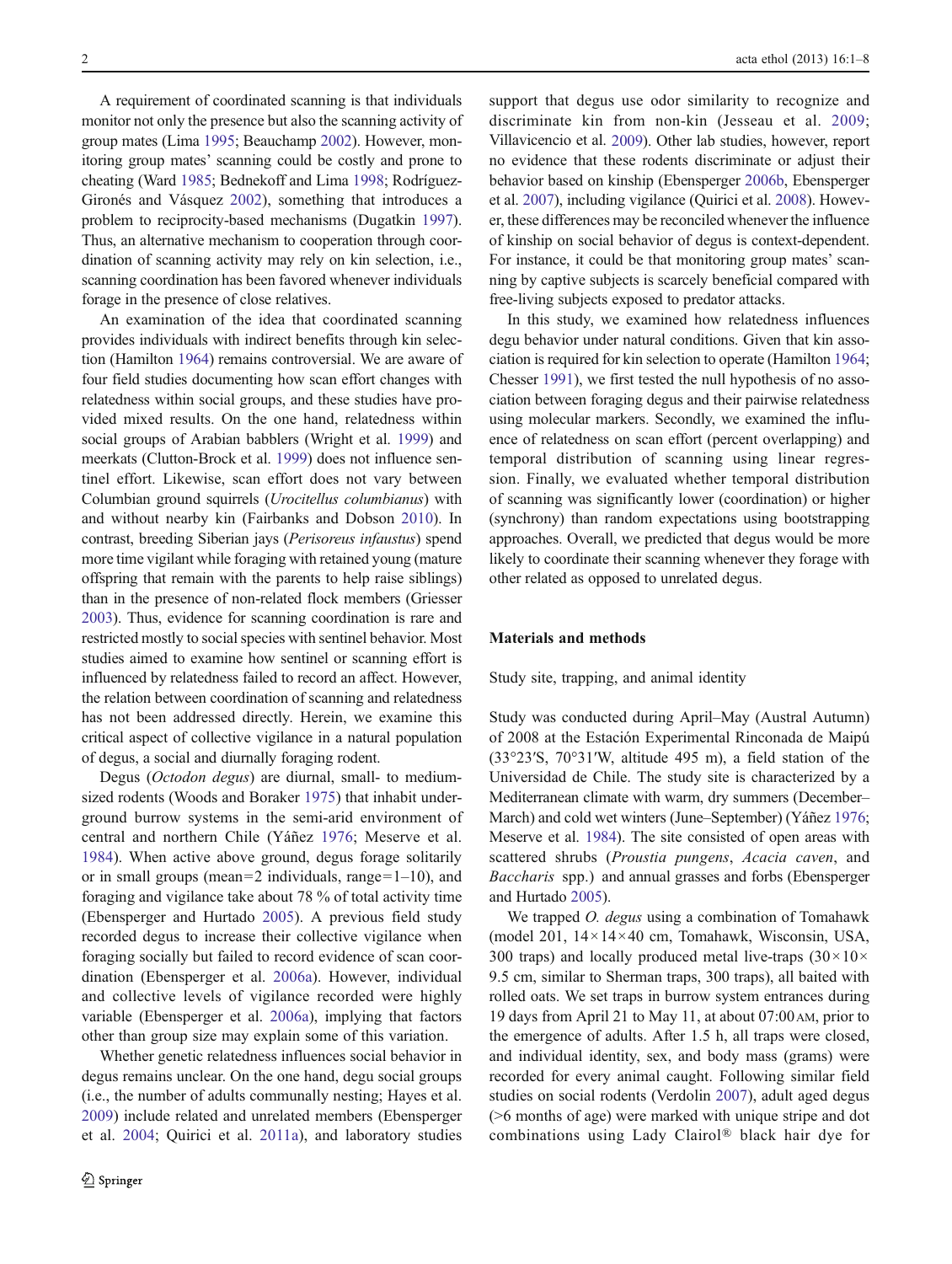individual identification during subsequent behavioral observations. Upon first trapping, we removed a small piece of outer ear ( $\leq 15$  mm<sup>2</sup>) and stored these samples in 95 % ethanol for subsequent genetic analyses. We minimized pain of animals by making rapid cuts with sharp sterilized clippers. As required by our long-term demographic studies, degus were marked with metal tags on both ears (National Band & Tag Company Newport, KY, USA) (Quirici et al. 2011b). All procedures that involved handling of live animals were approved by the Pontificia Universidad Católica de Chile Bioethical Committee (DFCB-021-2008) and adhered to Chilean laws (permits 1-109/2008 [3542] by the Servicio Agrícola y Ganadero).

# Behavioral data collection

We conducted our observations through 15–30 May (Austral Autumn). We observed degus from a hill side at a distance of 30–50 m depending on the location of the focal animal, from 10:00 to 17:00 h. This observation time matched the animals' main activity time at this time of year (Kenagy et al. 2002).

We restricted our observations to degus in pairs exclusively. We based this decision on that (1) scanning coordination is expected to benefit (i.e., be more likely) in smaller compared with larger foraging groups (Ward 1985; Rodríguez-Gironés and Vásquez 2002). (2) According to the spatial definition of foraging group size used in this and in previous studies (Vásquez 1997; Ebensperger and Wallem 2002; Vásquez et al. 2002), most (98 %) behavioral observations of social foraging involved subjects in pairs. Degus were considered to be in a foraging group whenever they remain within 2–3 m of one or more individuals. This inter-individual distance has been recorded to significantly influence vigilance and antipredator behavior of degus (Vásquez 1997; Ebensperger and Wallem 2002; Vásquez et al. 2002). Finally, (3) we restricted our observations to degus in pairs to make these results comparable with a previous lab study (Quirici et al. 2008).

Soon after, two marked degus were sighted foraging (i.e., the animal typically assumes crouching posture with the head lowered to ground or directed toward the horizon); two of us (VQ and RS) recorded their behavior with a Sony digital video camera (model DCR-TRV330, Sony Corporation, Japan). Individual identification of every focal animal was aided with the use of  $10 \times 50$  binoculars. Video recordings were terminated after 10 min or when the focal subject went out of sight. The length of focal observations averaged  $10\pm0.9$  min and ranged from 8 to 11 min.

In the lab, one of us (MP) played back the videos and quantified time spent scanning (seconds) of focal and nonfocal degus. We then calculated scan effort as the percentage of time that the focal degu spent scanning out of the time that both foraging degus were foraging socially (i.e., percent overlapping). We haphazardly chose one degu of the pair as the focal animal.

An examination of the temporal distribution of scanning required us to record the activity of focal and non-focal subjects simultaneously, and we gathered such data from snapshots (Fernández-Juricic et al. 2004a, b). To make our results comparable with a previous study on social vigilance (Quirici et al. 2008), one of us (MP) recorded the behavior of focal and nonfocal subjects every 30 s. In particular, we considered degus to be vigilant whenever they remained motionless with their heads raised and either supported by four legs (quadruped) or on their rear legs (bipedal) (Vásquez 1997; Ebensperger et al. 2006a; Quirici et al. 2008). We recorded proportions of snapshots that focal and non-focal subjects were scanning.

To quantify the temporal distribution of scanning, we followed Quirici et al. (2008) and calculated a distribution scanning index  $[DI=(Po-Pe)/Pe]$ . We recorded individual frequencies of scanning by focal (pi) and nonfocal degus (qj) and multiplied these values to compute the (expected) probability that both degus were scanning simultaneously under random expectations, Pe. Then, we calculated a distribution of scanning index (DI) considering Pe and the observed frequency of snapshots in which both animals were scanning, Po. Whenever this index approaches unity would imply degus are copying or scanning in synchrony. Values approaching −1 would indicate coordination.

# Genetic methods

Details of DNA extraction and microsatellite procedures are reported in Quirici et al. (2011a). Briefly, DNA was extracted from tissue samples using the DNeasy Tissue Extraction Kit (QIAGEN, Inc.). Individuals were genotyped for four Spalacopus cyanus microsatellite loci (Scy1, Scy3, Scy5, and Scy6, Schroeder et al. 2000) and two degu microsatellite loci (OCDE1, OCDE3, Quan et al. 2009), under the conditions of Ebensperger et al. (2004) and Quan et al. (2009), respectively. These loci were polymorphic and showed no linkage disequilibrium in our study population.

Quantification of allele frequencies and analyses of linkage disequilibrium were conducted using GENEPOP 3.4 (Raymond and Rousset 1995). Deviations from Hardy– Weinberg equilibrium were evaluated using the Monte-Carlo randomization test of Guo and Thompson (1992) and the U-statistic of Rousset and Raymond (1995) as implemented in ML-Relate software (Kalinowski et al. 2006). Pairwise coefficient of relatedness  $(R)$  among individuals was calculated using the ML-Relate software (Kalinowski et al. 2006). The ML-Relate program was chosen because it provides maximum likelihood estimates of relatedness, a more robust approach compared with, for example, the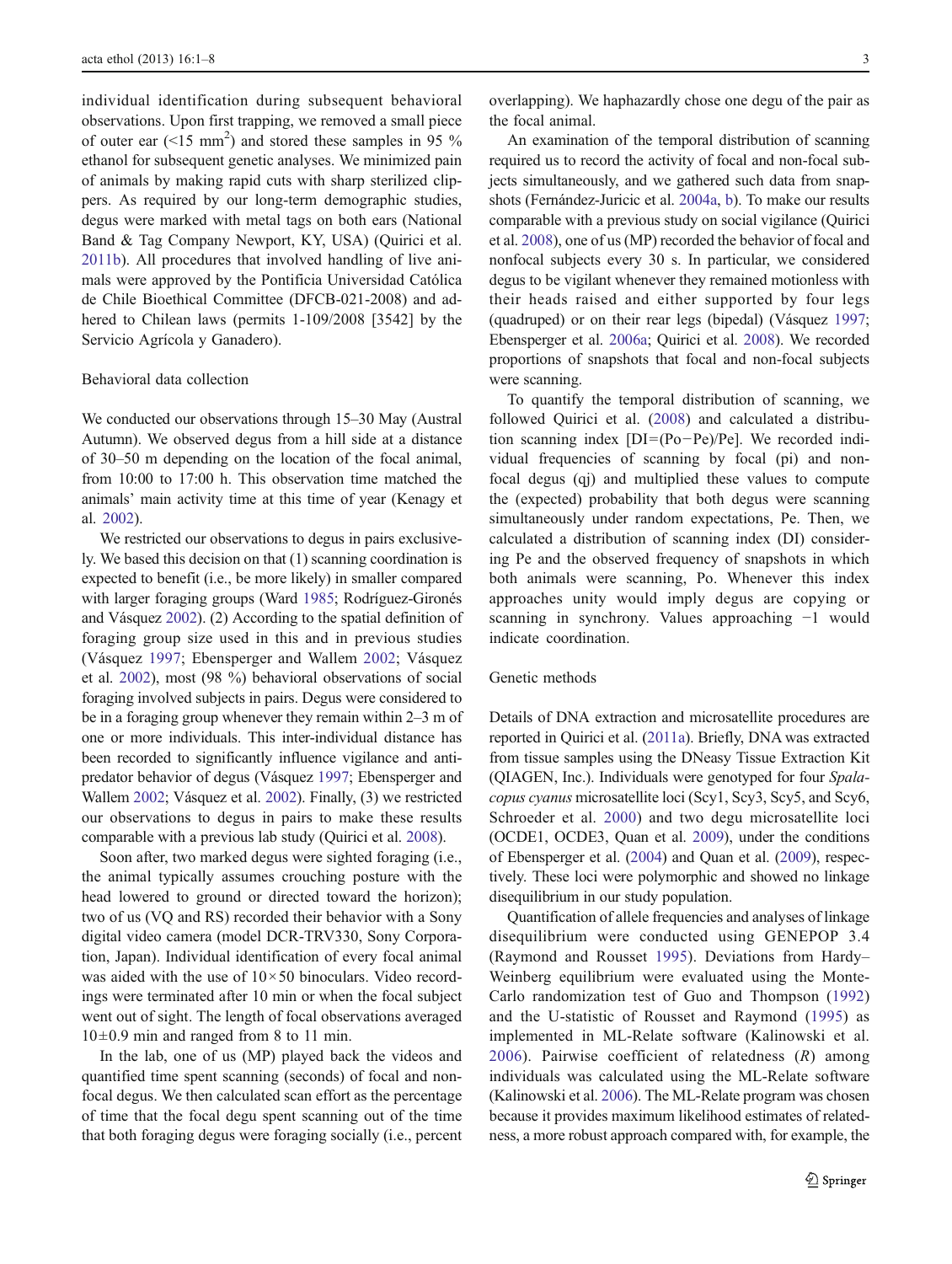moment-based method (e.g., Queller and Goodnight 1989) (Milligan 2003). Calculations of  $R$  were performed adjusting relatedness to accommodate the possible presence of null alleles. We used  $R$  to refer to any estimate of genetic relatedness rather than r, which denotes the true relatedness based on knowledge of a pedigree (Winters and Waser 2003). R values close to 0.5 would be expected for first-order relatives (parents–offspring and full siblings);  $R=0.25$  values would indicate second-order relatives (half siblings, grandsons, and nephews),  $R=0.125$  values would indicate third-order relatives (cousins), and  $R=0$  values would indicate unrelated individuals.

The number of alleles per locus and observed heterozygosity are reported in Quirici et al. (2011a). Briefly, the number of alleles per locus ranged from 2 to 10 (6.67 $\pm$ 2.66), and observed heterozygosity ranged from 0.26 to 0.77  $(0.54\pm0.17)$ . Data from all six loci screened were included in our analyses of kinship.

#### Statistical analysis

Due to the possible effects of energy demands (e.g., Clutton-Brock et al. 1999; Wright et al. 1999) on degus vigilance, we first evaluated whether body mass influence time spent scanning (percent) and scanning index for the focal and non-focal individuals throughout linear regression.

We assessed correlations between behavioral association and R matrices with the Dietz's (1983) R-test and using  $10,000$ permutations, as implemented in SOCPROG 2.3 (Whitehead 2009). In our case, the behavioral association matrix is an estimate of number of times that one focal individual was foraging with another subject, divided by the total number of times this focal degu was recorded foraging. Numbers in this matrix ranged from 0 through 1, with 1 indicating that two degus were together every time each was sighted (Cairns and Schwager 1987; Ginsberg and Young 1992). A sampling period of 1 day was selected in SOCPROG to prevent behavioral observations were auto-correlated.

To examine the influence of relatedness on scan effort (percent overlapping) and temporal distribution of scanning (Distribution scanning index), we used linear regression considering pairs of females (female–female) and pairs that included males (male–male and male–female) separately. Due to the absence of correlation between pairwise relatedness and scan effort in pairs of females ( $R^2$ =0.15,  $F_{1,11}$ = 1.70,  $p=0.79$ ) or males ( $R^2=0.05$ ,  $F_{1.4}=0.17$ ,  $p=0.29$ ), data were pooled together. Due to the absence of correlation between pairwise relatedness and DI in pairs of females  $(R^2=0.12, F_{1,11}=1.40, p=0.74)$  or males  $(R^2=0.12, F_{1,4}=$ 0.42,  $p=0.44$ ), data were pooled together. Data from degu pairs were considered as independent replicates, given that no dyads were registered twice.

**Table 1** Individual ID, sex (M=males, F=females), body mass, and vigilance behavior and pairwise coefficient of relatedness of focal and nonfocal degus used in the study

| Focal     | Body<br>mass(g) | Non-focal Body | mass(g) | Total time | Focal: time | Non-focal: time<br>together (s) spent scanning $(\%)$ spent scanning $(\%)$ | Scanning effort<br>$(\%$ overlapping) | Distribution of Pairwise<br>scanning index coefficient of<br>(DI) | relatedness |
|-----------|-----------------|----------------|---------|------------|-------------|-----------------------------------------------------------------------------|---------------------------------------|-------------------------------------------------------------------|-------------|
| F4254     | 136.3           | F4151          | 176.4   | 244        | 9.4         | 4.9                                                                         | 16.1                                  | $-1.0$                                                            | 0.2         |
| F3331     | 161.9           | F0411          | 133.6   | 372        | 12.6        | 12.6                                                                        | 14.5                                  | $-1.0$                                                            | 0.0         |
| F0215     | 139.7           | F3331          | 161.9   | 191        | 2.6         | 6.8                                                                         | 5.2                                   | $-1.0$                                                            | 0.2         |
| F1311     | 176.2           | F0215          | 139.7   | 45         | 62.2        | 82.2                                                                        | 66.7                                  | 0.0                                                               | 0.7         |
| M1445     | 210.8           | F3300          | 142.2   | 130        | 3.1         | 4.6                                                                         | 3.1                                   | 0.0                                                               | 0.0         |
| M0211     | 154.6           | F0225          | 139.0   | 291        | 9.6         | 3.8                                                                         | 10.0                                  | 0.0                                                               | 0.4         |
| F1311     | 176.2           | F0221          | 170.6   | 64         | 12.5        | 9.4                                                                         | 12.5                                  | 0.0                                                               | 0.0         |
| F3004     | 150.5           | F1311          | 176.2   | 237        | 16.0        | 23.2                                                                        | 62.9                                  | 0.3                                                               | 0.5         |
| F4144     | 156.6           | F3331          | 161.9   | 11         | 3.1         | 81.8                                                                        | 63.0                                  | 0.2                                                               | 0.5         |
| F0333     | 125.5           | F3300          | 142.2   | 139        | 84.2        | 23.0                                                                        | 74.8                                  | 0.0                                                               | 0.0         |
| F0001     | 136.6           | F4455          | 140.1   | 427        | 3.5         | 5.6                                                                         | 3.8                                   | 0.0                                                               | 0.6         |
| F4253     | 150.9           | M1121          | 142.9   | 154        | 33.1        | 19.5                                                                        | 33.1                                  | $-0.0$                                                            | 0.1         |
| M0005     | 177.3           | F4151          | 176.4   | 90         | 5.6         | 6.7                                                                         | 4.4                                   | 0.3                                                               | 0.0         |
| F4455     | 140.1           | M0005          | 177.3   | 50         | 70.0        | 54.0                                                                        | 70.0                                  | 0.2                                                               | 0.0         |
| F3300     | 142.2           | F1130          | 174.8   | 150        | 23.4        | 24.2                                                                        | 31.5                                  | 0.3                                                               | 0.0         |
| F4423     | 152.0           | F1130          | 174.8   | 136        | 20.1        | 20.1                                                                        | 16.1                                  | $-1.0$                                                            | 0.2         |
| F0001     | 136.6           | F4423          | 152.2   | 110        | 20.0        | 18.5                                                                        | 63.6                                  | 0.2                                                               | 0.5         |
| Mean      | 154.4           |                | 157.8   | 167.1      | 23.0        | 23.6                                                                        | 32.5                                  | $-0.2$                                                            | 0.2         |
| <b>SD</b> | 21.1            |                | 16.8    | 115.3      | 25.2        | 25.2                                                                        | 27.6                                  | 0.5                                                               | 0.2         |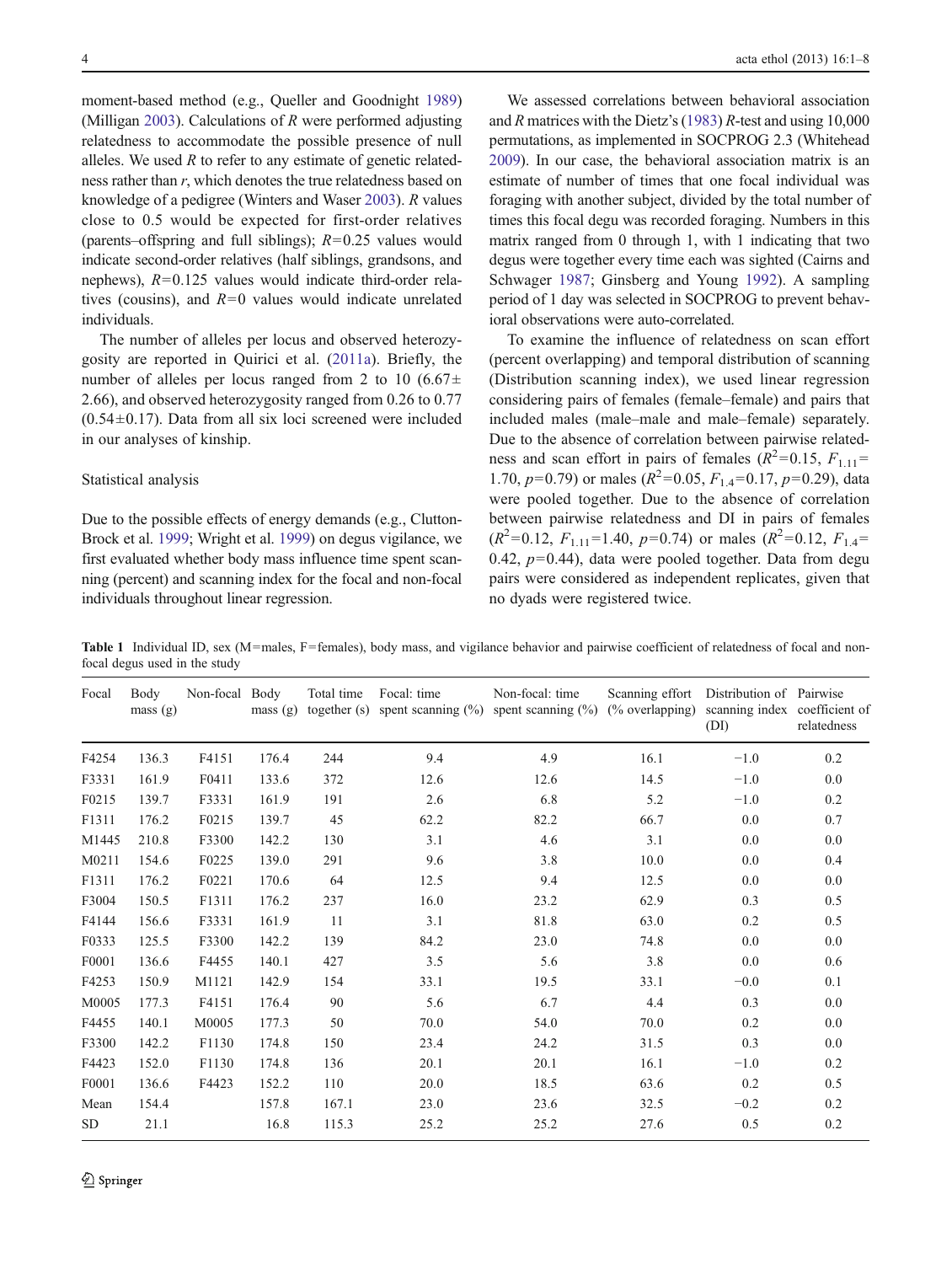We evaluated whether DI values were significantly smaller (coordination) or larger (synchrony) than random expectations using bootstrapping. In particular, we calculated 10,000 values (with replacement) of DI from the 17 degu pairs. Then, we used the mean difference resampling (permutation) test to compare relatedness  $(R)$  between pairs of foraging degus whose observed DI values fell outside and to the left (i.e., indicating coordination) and to the right (i.e., synchrony) of 95 % confidence intervals. If relatedness influences temporal distribution of scanning, we were expecting high pairwise relatedness in degu foraging pairs whose negatives ID values fell outside the 95 % confidence interval. All statistical tests were two-tailed and conducted using the R 2.4.1 software (R Development Core Team 2006). Data are reported as means±SD. Differences were considered as statistically significant at  $p<0.05$ .

# **Results**

# Behavioral observations

We found absence of correlation between focal degus body mass and time spent scanning  $(R^2=0.13, F_{1,15}=2.24, p=$ 0.15) or scanning index  $(R^2=0.11, F_{1.78}=1.78, p=0.20)$ . We found absence of correlation between non-focal degus body mass and time spent scanning  $(R^2=0.03, F_{1.15}=0.49,$  $p=0.49$ ) or scanning index ( $R^2=0.07$ ,  $F_{1,15}=1.22$ ,  $p=0.28$ ). The same pattern was found when mean body mass (focal and non-focal) and time spent scanning  $(R^2=0.02, F_{1.15}=$ 0.31,  $p=0.59$ ) or scanning index  $(R^2=0.19, F<sub>1.15</sub>=3.75, p=$ 0.07) were analyzed.

Of the 43 marked degus, each subject contributed with one to three behavioral records (mean $\pm$ SD=1.62 $\pm$ 0.74). The duration of observations averaged  $20 \pm 13$  min (range, 10 to 60 min). This number of individually marked subjects rendered 17 focal observations in which both degus were visible and identified. These focal observations involved 22 different adult degus (18 females and 4 males) (Table 1). Mean time spent scanning (in percent), scan effort (percent overlapping), distribution scanning index (DI), and pairwise relatedness values are reported in Table 1. Six DI values fell outside 95 % IC [−0.75, 0.17], three of them representing negative values and three, positive values.

## Relatedness and foraging associations

Pairwise relatedness between focal subjects and their foraging partners ranged from 0 to  $0.73$  ( $0.23\pm0.23$  SD). Based on 10,000 permutations, we detected no correlation between genetic and behavioral associations (Dietz R-test,  $R_D = -0.04$ ,

 $p=0.79$ ). Thus, degus foraged with other individuals irrespective of their genetic similarity. Pairwise relatedness neither influenced variation in scan effort  $(R^2=0.009,$  $F_{1.15}=0.11$ ,  $p=0.26$ ) (Fig. 1a) nor did variation linked to DI  $(R^2=0.04, F_{1.15}=0.51, p=0.51)$  (Fig. 1b). Pairwise relatedness between foraging pairs whose DI fell to the left of 95 % CI (i.e., implying vigilance coordination) was not different from pairwise relatedness between foraging pairs whose DI fell to the right of 95 % CI (i.e., implying vigilance synchrony) (Rcoordination=0.14±0.12 SD, Rsynchronization=0.33±  $0.29$  SD,  $p=0.41$ ).

# Discussion

Collective vigilance is maximized whenever group members coordinate their scanning in non-overlapping bouts, avoiding raising the head whenever another group member is already vigilant (Bednekoff and Woolfenden 2003; Fernández-Juricic et al. 2004a, b). Given the costs of monitoring scanning behavior of the group mates (Ward 1985; Bednekoff and Lima



Fig. 1 Linear regression between pairwise coefficient of relatedness and a scan effort (percent overlapping)  $(R^2=0.009, n=17, y=-10.37x+$ 25.56), and **b** distribution scanning index [DI=(Po-Pe)/Pe]: values approaches unity indicated synchrony, values approaching −1 indicate coordination,  $(R^2=0.04, n=17, y=0.37x-0.25)$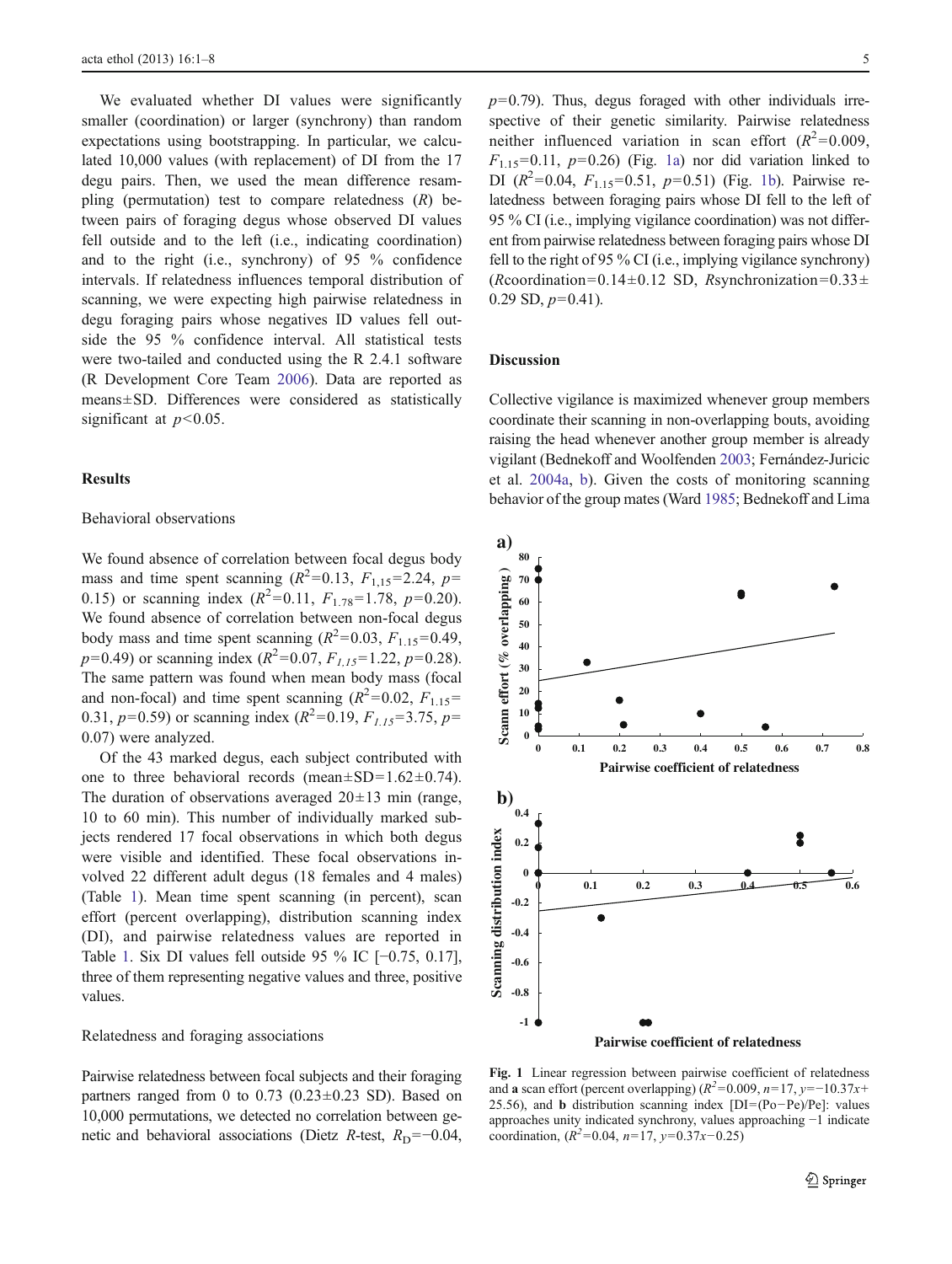1998; Rodríguez-Gironés and Vásquez 2002), individuals may derive additional indirect benefits whenever coordination of scanning is more likely among social foragers that are close relatives. We found that relatedness between socially foraging degus did not influence the temporal distribution of scanning. These results parallel the scanning behavior of these animals under controlled environmental conditions, i.e., pairs of foraging sisters were no more likely to coordinate their vigilance than completely unrelated foragers (Quirici et al. 2008). Taken together, available evidence indicates that vigilance behavior in degus has not been the target of kin selection. This conclusion should be considered with caution though. Firstly, our study is based on the behavior of 17 degu pairs recorded during one season of the year, and we cannot exclude the possibility that kin structure changes over seasons affecting the costs and benefits of scanning behavior in relation to relatedness. Changes in kin structure between years have been registered for example in the great tit (Parus major) (Dingemanse et al. 2004), the red grouse (Lagopus lagopus) (Piertney et al. 2008) and the banner-tailed kangaroo rat (Dipodomys spectabilis) (Busch et al. 2009). Given the small number of male subjects in our sample size, we cannot fully verify how gender may interact with relatedness to influence vigilance coordination.

Our results add to the small but slowly growing number of studies not supporting an effect of kinship on scanning activity by prey animals. Degus did not vary time spent scanning in response to varying relatedness between foragers, a result that parallels the scanning behavior of Columbian ground squirrels (Fairbanks and Dobson 2010). Moreover, sentinel effort in seemingly more complex forms of cooperation is explained by individual differences in physical condition or energy reserves instead of kinship (Clutton-Brock et al. 1999; Wright et al. 1999). We note, however, that an influence of physical condition on degu vigilance does not seem likely at this time. Neither time spent scanning nor scanning coordination was related to body mass differences.

Recent empirical and theoretical considerations suggest that kin selection may not be a major force driving social behavior of some organisms (Nowak et al. 2010). For instance, group foundation (i.e., sociality) and subsequent helping behavior may take place between genetically unrelated individuals (Queller et al. 2000), and direct competition among interacting relatives may outweigh its associated indirect benefits (West et al. 2001). Our study is the first to examine how the probability of vigilance coordination is influenced by kinship in a social species without sentinels. We found that vigilance is scarcely cooperative in socially foraging degus, and this relatively low level of cooperation is not influenced by kinship. These results further tilt the balance against kin selection as a force causing cooperative vigilance in prey animals.

Acknowledgments We are indebted to the Universidad de Chile, particularly to J. D. García (former) and to M. Orellana Reyes (current) Field Station Administrators, for providing the facilities during field work at Rinconada. V. Quirici was supported by Dirección de Investigación y Postgrado-Pontificia Universidad Católica de Chile (DIPUC), Program of Mejoramiento de la Calidad y la Equidad de la Educación Superior (MECESUP) and Program of Comisión Nacional Científica y Tecnológica (CONICYT) PhD fellowships. This study was funded by the grants Program of Comisión Nacional Científica y Tecnológica (CONICYT 2408003 to V. Q.); Fondo Nacional de Desarrollo Científico y Tecnológico (FONDECTY 1060499 to L. A. E.) and by the Center for the Advanced Studies in Ecology and Biodiversity (CASEB Program 1 and 7).

#### References

- Beauchamp G (2002) Little evidence for visual monitoring of vigilance in zebra finches. Can J Zool 80:1634–1637
- Beauchamp G (2008) What is the magnitude of the group-size effect on vigilance? Behav Ecol 19:1361–1368
- Bednekoff PA, Lima SL (1998) Re-examining safety in numbers: interactions between risk dilution and collective detection depend upon predator targeting behaviour. Proc R Soc B 265:2021– 2026
- Bednekoff PA, Woolfenden GE (2003) Florida scrub-jays (Aphelocoma corulescens) are sentinels more when well-fed (even with no kin nearby). Ethology 109:895–903
- Bertram BCR (1980) Vigilance and group size in ostriches. Anim Behav 28:278–286
- Boland CRJ (2003) An experimental test of the predator detection rates using groups of free-living emus. Ethology 109:209–222
- Busch JD, Waser PM, DeWoody JA (2009) The influence of density and sex on patterns of fine-scale genetic structure. Evolution 63:2302–2314
- Cairns SJ, Schwager SJ (1987) A comparison of association indices. Anim Behav 35:1454–1469
- Carter A, Pays O, Goldizen AW (2009) Individual variation in the relationship between vigilance and group size in eastern grey kangaroos. Behav Ecol Sociobiol 64:237–245
- Chesser RK (1991) Influence of gene flow and breeding tactics on gene diversity within populations. Genetics 129:573–583
- Childress MJ, Lung MA (2003) Predation risk, gender and the group size effect: does elk vigilance depend upon the behaviour of conspecifics? Anim Behav 66:389–398
- Clutton-Brock TH, O'Riain MJ, Brotherton PNM, Gaynor D, Kansky R, Griffin AS, Manser M (1999) Selfish sentinels in cooperative mammals. Science 284:1640–1644
- Dietz EJ (1983) Permutation tests for association between two distance matrices. Syst Zool 32:21–26
- Dingemanse NJ, Both C, Drent PJ, Tinbergen JM (2004) Fitness consequences of avian personalities in a fluctuating environment. Proc R Soc Lond B 271:847–852
- Dugatkin LA (1997) Cooperation among animals: an evolutionary perspective. Oxford University Press, New York
- Ebensperger LA, Hurtado MJ (2005) On the relationship between herbaceous cover and vigilance activity of degus (Octodon degus). Ethology 111:593–608
- Ebensperger LA, Wallem PK (2002) Grouping increases the ability of the social rodent, Octodon degus, to detect predators when using exposed microhabitats. Oikos 98:491–497
- Ebensperger LA, Hurtado MJ, Soto-Gamboa M, Lacey EA, Chang AT (2004) Communal nesting and kinship among degus (Octodon degus). Naturwissenschaften 91:391–395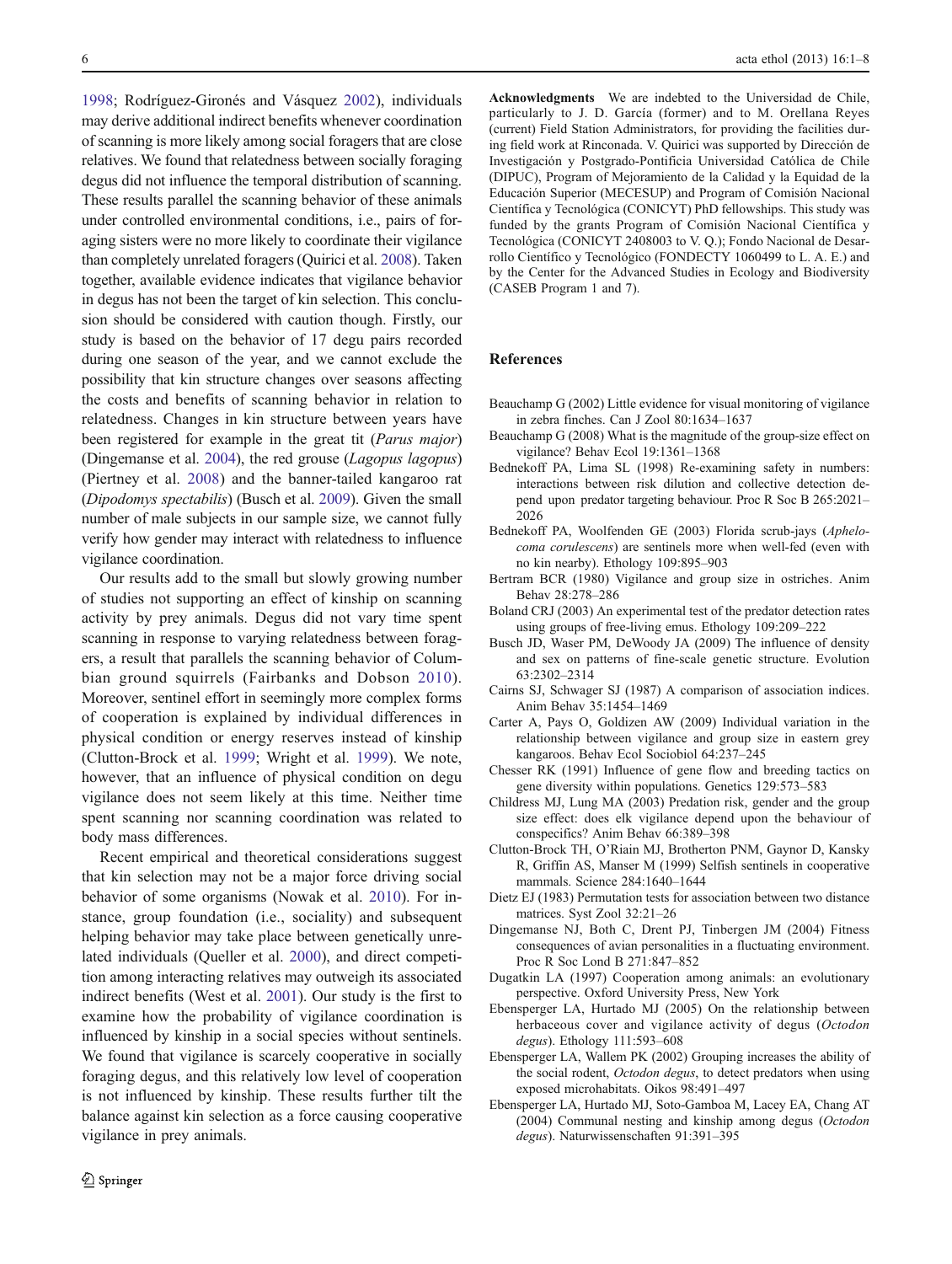- Ebensperger LA, Hurtado MJ, Ramos-Jiliberto R (2006a) Vigilance and collective detection of predators in degus (Octodon degus). Ethology 112:879–887
- Ebensperger LA, Hurtado MJ, Valdivia I (2006b) Lactating females do not discriminate between their own young and unrelated pups in the communally breeding rodent, Octodon degus. Ethology 112:921–929
- Ebensperger LA, Hurtado MJ, León C (2007) An experimental examination of the consequences of comunitaria versus solitary breeding on maternal condition and the early postnatal growth and survival of degus, Octodon degus, pups. Anim Behav 73:185–194
- Elgar MA (1989) Predator vigilance and group size in mammals and birds: a critical review of the empirical evidence. Biol Rev 64:13–33
- Fairbanks BM, Dobson FS (2007) Mechanisms of the group-size effect on vigilance in Columbian ground squirrels: dilution vs. detection. Anim Behav 73:115–123
- Fairbanks BM, Dobson FS (2010) Kinship does not affect vigilance in Columbian ground squirrels (Urocitellus columbianus). Can J Zool 88:266–270
- Favreau FR, Goldizen AW, Pays O (2010) Interactions among social monitoring, anti-predator vigilance and group size in eastern grey kangaroos. Proc R Soc B 277:2089–2095
- Fernández GJ, Capurro AF, Reboreda JC (2003) Effect of group size on individual and collective vigilance in greater rheas. Ethology 109:413–425
- Fernández-Juricic E, Kerr B, Bednekoff PA, Stephens DW (2004a) When are two heads better than one? Visual perception and information transfer affect vigilance coordination in foraging groups. Behav Ecol 15:898–906
- Fernández-Juricic E, Siller S, Kacelnik A (2004b) Flock density, social foraging, and scanning: an experiment with starlings. Behav Ecol 15:371–379
- Ginsberg JR, Young TP (1992) Measuring association between individuals or groups in behavioral studies. Anim Behav 44:377–379
- Griesser M (2003) Nepotistic vigilance behavior in Siberian jay parents. Behav Ecol 14:246–250
- Guo SW, Thompson EA (1992) Performing the exact test of Hardy-Weinberg proportions for multiple alleles. Biometrics 48:361–372
- Hamilton WD (1964) The genetical evolution of social behaviour I, II. J Theor Biol 7:1–52
- Hayes LD, Chesh AS, Castro RA, Ortiz-Tolhuysen L, Bhattacharjee J, Ebensperger LA (2009) Per capita direct fitness consequences of group-living in the degus (Octodon degus), a plural breeder rodent with communal care. Anim Behav 78:131–139
- Horrocks JA, Hunte W (1986) Sentinel behaviour in vervet monkeys: who sees whom first? Anim Behav 34:1566–1568
- Jarman PJ (1987) Group size and activity in eastern grey kangaroos. Anim Behav 35:1044–1050
- Jesseau SA, Holmes WG, Lee TM (2009) Communal nesting and discriminative nursing by captive degus Octodon degus. Anim Behav 78:1183–1188
- Kalinowski ST, Wagner AP, Taper ML (2006) ML-Relate: a computer program for maximum likelihood estimation of relatedness and relationship. Mol Ecol Notes 6:576–579
- Kenagy GJ, Vásquez RA, Nespolo RF, Bozinovic F (2002) A timeenergy analysis of daytime surface activity in degus, Octodon degus. Rev Chil Hist Nat 75:149–156
- Kenward RE (1978) Hawks and doves: factors affecting success and selection in goshawk attacks on woodpigeons. J Anim Ecol 47:449–460
- Lazarus J (1979) The early warning function of flocking in birds: and experimental study with captive quelea. Anim Behav 27:855–865
- Lima SL (1995) Back to the basics of anti-predator vigilance: the group-size effect. Anim Behav 49:11–20
- McGowan KJ, Woolfenden GE (1989) A sentinel system in the Florida scrub jay. Anim Behav 37:1000–1006
- Meserve PL, Martin RE, Rodríguez J (1984) Comparative ecology of the caviomorph rodent Octodon degus in two Chilean Mediterraneantype communities. Rev Chil Hist Nat 57:79–89
- Milligan BG (2003) Maximum-likelihood estimation of relatedness. Genetics 163:1153–1167
- Møller AP (1987) Advantages and disadvantages of coloniality in the swallow, Hirundo rustica. Anim Behav 35:819–832
- Nowak MA, Tarnita CE, Wilson EO (2010) The evolution of eusociality. Nature 466:1057–1062
- Pays O, Renaud PC, Loisel P, Petit M, Gerard JF, Jarman PJ (2007a) Prey synchronize their vigilant behaviour with other group members. Proc R Soc B 274:1287–1291
- Pays O, Jarman PJ, Loisel P, Gerard JF (2007b) Coordination, independence or synchronization of individual vigilance in the eastern grey kangaroo? Anim Behav 73:595–604
- Piertney SB, Lambin X, Maccoll ADC, Lock K, Bacon PJ, Dallas JF, Leckie F, Mougeot F, Racey PA, Redpath S, Moss R (2008) Temporal changes in kin structure through a population cycle in a territorial bird, the red grouse Lagopus lagopus scoticus. Mol Ecol 17:2544–2551
- Pulliam HR (1973) On the advantages of flocking. J Theor Biol 38:419–422
- Pulliam HR, Pyke GH, Caraco T (1982) The scanning behavior of juncos: a game-theoretical approach. J Theor Biol 95:89–103
- Quan YF, MacManes MD, Ebensperger LA, Lacey EA, Hayes LD (2009) Isolation and characterization of polymorphic microsatellite loci from Octodon degus. Mol Ecol Resour 9:999–1001
- Queller DC, Goodnight KF (1989) Estimating relatedness using genetic markers. Evolution 43:258–275
- Queller DC, Zacchi F, Cervo R, Turillazzi S, Henshaw MT, Santorelli LA, Strassmann JE (2000) Unrelated helpers in a social insect. Nature 405:784–787
- Quenette PY (1990) Functions of vigilance behaviour in mammals: a review. Acta Oecol 11:801–818
- Quirici V, Castro RA, Oyarzún J, Ebensperger LA (2008) Female degus (Octodon degus) monitor their environment while foraging socially. Anim Cognit 11:441–448
- Quirici V, Faugeron S, Hayes LD, Ebensperger LA (2011a) Absence of kin structure in the social rodent Octodon degus. Behav Ecol 22:248–254
- Quirici V, Faugeron S, Hayes LD, Ebensperger LA (2011b) The influence of group size on natal dispersal in the communally rearing and semifossorial rodent, Octodon degus. Behav Ecol Sociobiol 65:787–798
- R Development Core Team (2006) R: a language and environment for statistical computing. R Foundation for Statistical Computing, Vienna
- Raymond M, Rousset F (1995) An exact test for population differentiation. Evolution 49:1280–1283
- Roberts G (1996) Why individual vigilance declines as group size increases. Anim Behav 51:1077–1086
- Rodríguez-Gironés MA, Vásquez RA (2002) Evolutionary stability of vigilance coordination among social foragers. Proc R Soc B 269:1803–1810
- Rousset F, Raymond M (1995) Testing heterozygote excess and deficiency. Genetics 140:1413–1419
- Schroeder JW, Honeycutt RL, Rooney AP, Hann J, Begall S, Gallardo MH (2000) Microsatellites from the South American coruro, Spalacopus cyanus. Mol Ecol 9:1433–1449
- Siegfried WR, Underhill LG (1975) Flocking as an anti-predator strategy in doves. Anim Behav 23:504–508
- Vásquez RA (1997) Vigilance and social foraging in Octodon degus (Rodentia: Octodontidae) in central Chile. Rev Chil Hist Nat 70:557–563
- Vásquez RA, Ebensperger LA, Bozinovic F (2002) The effect of microhabitat on running velocity, intermittent locomotion, and vigilance in a diurnal rodent. Behav Ecol 13:182–187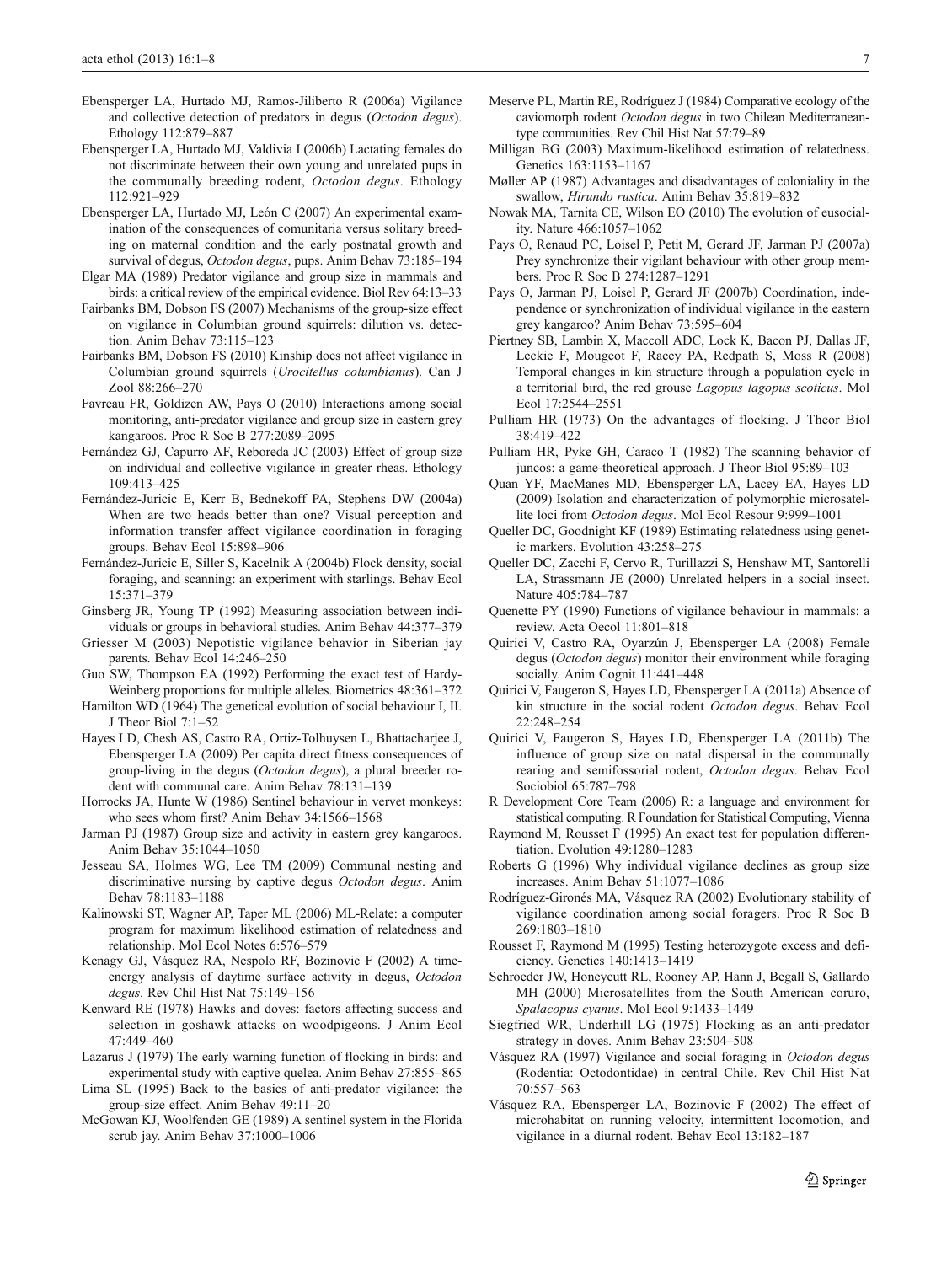- Verdolin JL (2007) Resources, not male mating strategies, are a determinant of social structure in Gunnison's prairie dogs (Cynomys gunnisoni). Behaviour 144:1361–1382
- Villavicencio CP, Márquez IN, Quispe R, Vásquez RA (2009) Familiarity and phenotypic similarity influence kin discrimination in the social rodent Octodon degus. Anim Behav 78:377–384
- Ward P (1985) Why birds in flocks do not coordinate their vigilance periods. J Theor Biol 114:383–385
- West SA, Murray MG, Machado CA, Griffin AS, Herre EA (2001) Testing Hamilton's rule with competition between relatives. Nature 409:510–513
- Whitehead H (2009) SOCPROG programs: analyzing animal social structures. Behav Ecol Sociobiol 63:765–778
- Winters JB, Waser PM (2003) Gene dispersal and outbreeding in a philopatric mammal. Mol Ecol 12:2251–2259
- Woods CA, Boraker DK (1975) Mammalian species: Octodon degus. Am Soc Mammal 67:1–5
- Wright J, Parker P, Lundy K (1999) Relatedness and chick-feeding effort in the cooperatively-breeding Arabian babbler. Anim Behav 58:779–785
- Wright J, Berg E, De Kort SR, Khazin V, Maklakov AA (2001) Safe selfish sentinels in a cooperative bird. J Anim Ecol 70:1070–1079
- Yáñez JL (1976) Ecoetología de Octodon degus. Universidad de Chile, Santiago